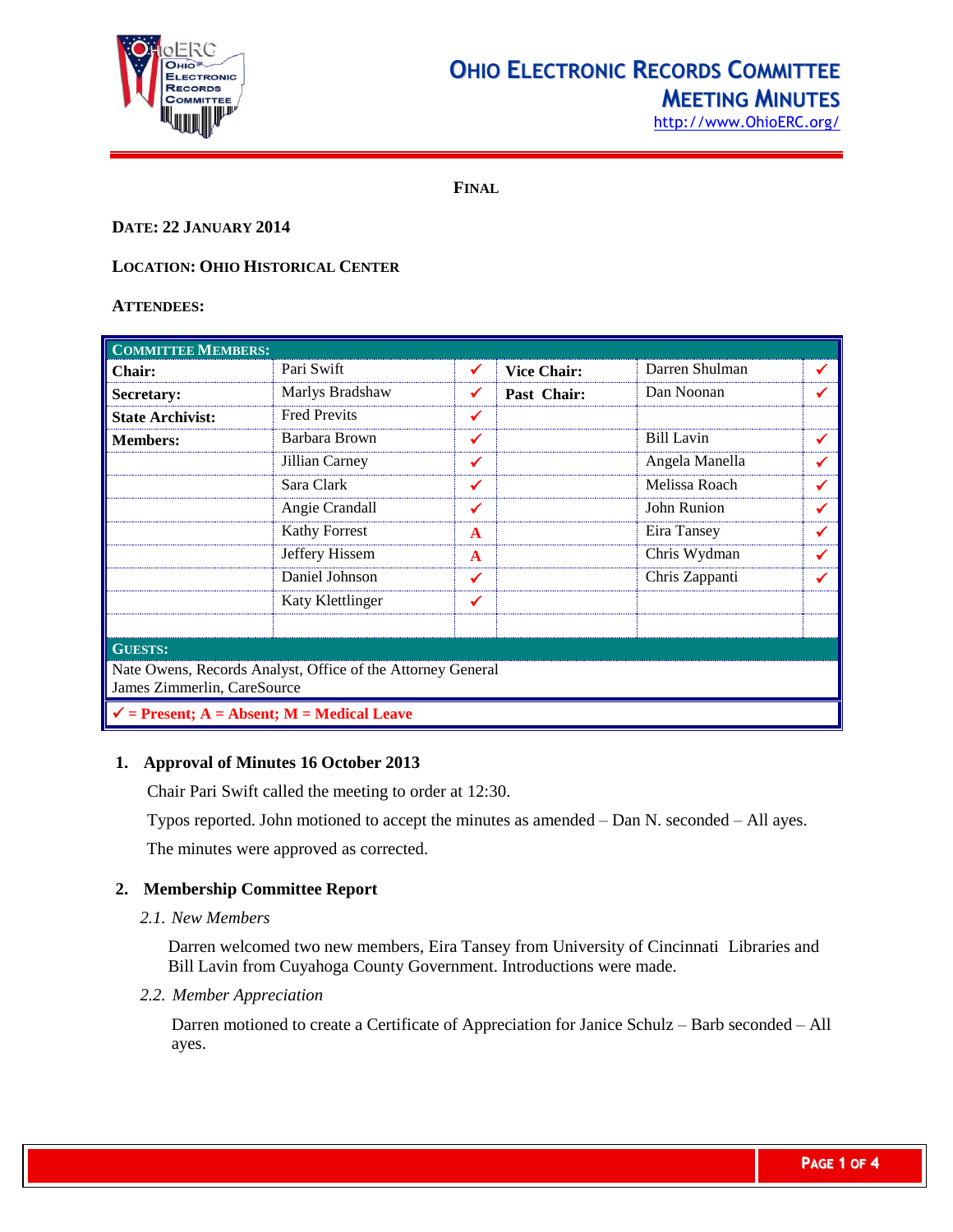### **3. State Archives Update**

- OHRAB is accepting applications for re-grants. Apply at<http://www.ohrab.org/> by February 28, 2014.
- The Ohio Historical Society celebrates Statehood Day on February 27, 2014. Erin Moriarty is the keynote speaker and OHS will be awarding check off grants.
- CoSA and SERI are hosting webinars. The next one is January 23, 2014. Pari encouraged us to check some out, especially OpenData Ohio.

## **4. Discussion of NAGARA E-Records Forum**

The forum will be March 20, 2014 at the OCLC Conference Center in Dublin. Registration is at 8:30 AM. It will start at 9:00 AM and end at 4:00 PM. Cost is \$69 for NAGARA, OhioERC, and OHRAB members, and will be \$79 for everyone else. The program includes refreshments and lunch. Sessions will include "Cloud Computing: Risk and Retention", "Total Cost of Ownership", "E-Discovery Mock Trial", a panel discussion, and "Don't Let This Happen to You".

#### **5. OhioERC Records Custodian**

Send copies of OhioERC documents to Fred for the Archives. Angela M. will create a working area in the wiki for current documents.

#### **6. Subcommittee Reports and Action Items**

#### *6.1.Email Management Tip Sheet*

Suggestions made to focus it towards IT management. Marlys will send out final revision on January 23, 2014. We will vote on February 3, 2014. Sara and John will make a second, simpler tip sheet for the user.

#### *6.2.Metadata Tip Sheet*

Needs broader definitions, who is audience, specific to Ohio public records law, not discovery. Rework for next meeting.

*6.3.Google Analytics*

622 visitors since last meeting. 2057 page views. 702 visited the guidelines page.

*6.4.Total Cost of Ownership*

No progress.

6.4.1. Electronic Records Keeping Checklist

Questions to ask to make them think about it, description of application, indexes, definitions (Users, Access, Equipment, Document, Document type), template for web page, more checklists, practical questionnaire for new projects presented to IT, cost vs. value of ownership.

Dan J. will merge checklists from OSU, Miami, etc.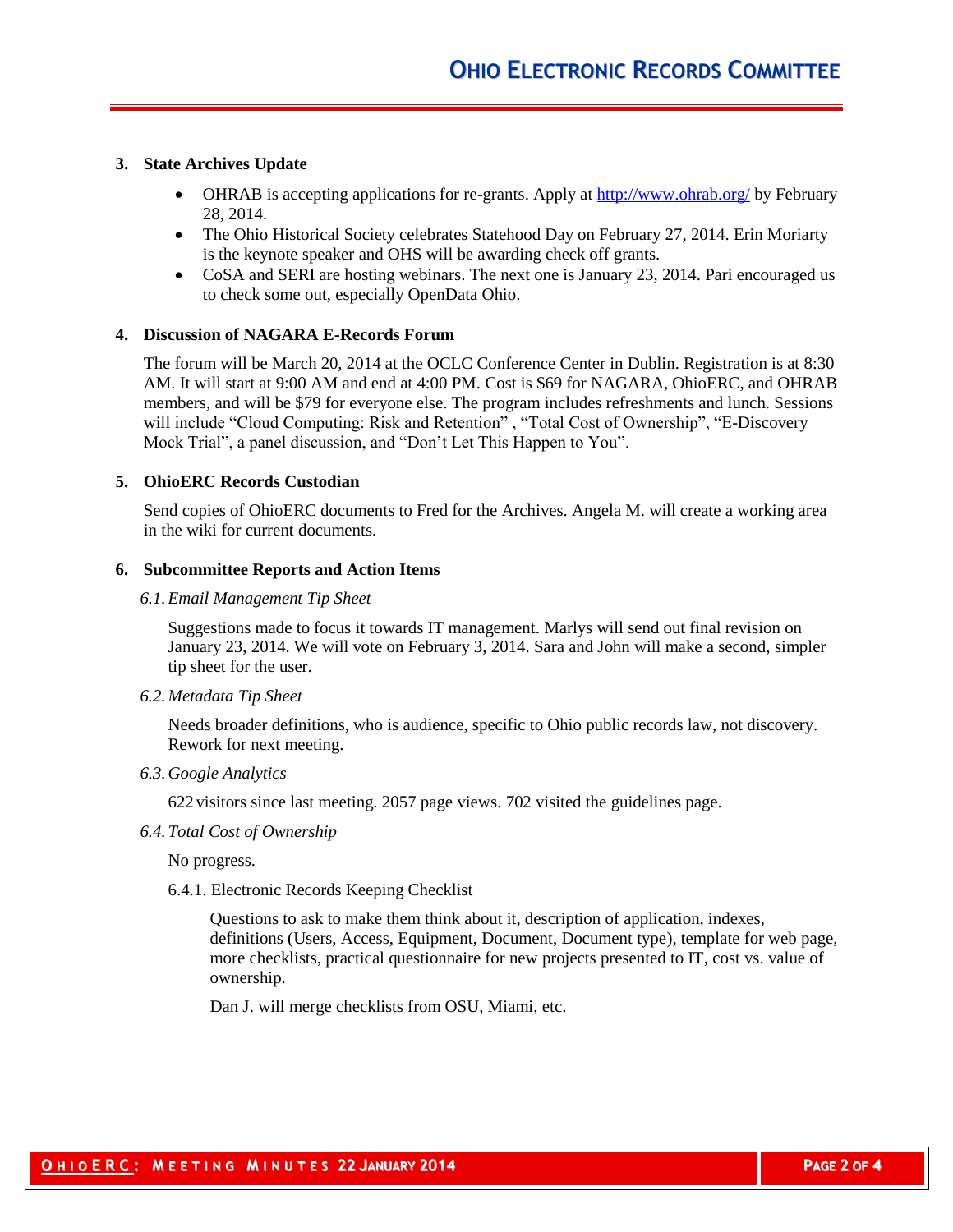- *6.5. Electronic Records Management*
	- 6.5.1. Review, Discuss and Vote on ERM Reorganization, Integration, and Consolidation

Will reorganize following Angela M.'s outline.

Digital preservation – long term and permanent – pull out of Trustworthy manual.

Darren and James will combine documents, put in outline order, and pull out repetition. We will divide at next meeting, redo sections, and make assignments.

6.5.2. Vote on Intro to Electronic Records Management

Changes from Pari and Angela M. – level of detail vs. ease of use.

Read guidelines – find issues/ concepts to illustrate.

Vote on revised Intro, with understanding that this will be expanded to be Intro to all. John motioned to approve – Barb seconded – all ayes.

6.5.3. Preservation

Janice was working on – almost done.

6.5.4. Record Keeping Systems

Save for next time.

6.5.5. Report on Review of Webliography Documents

Need examples of case law – Sara will send Attorney General examples from other states.

## **7. Membership Engagement/Statistics**

Darren made a tracking sheet that he proposed trying for a year to see how much time we spend working on projects.

#### **8. Other new business from the floor**

Pari motioned to adjourn, Katy seconded. All ayes. The meeting was adjourned at 2.59 p.m.